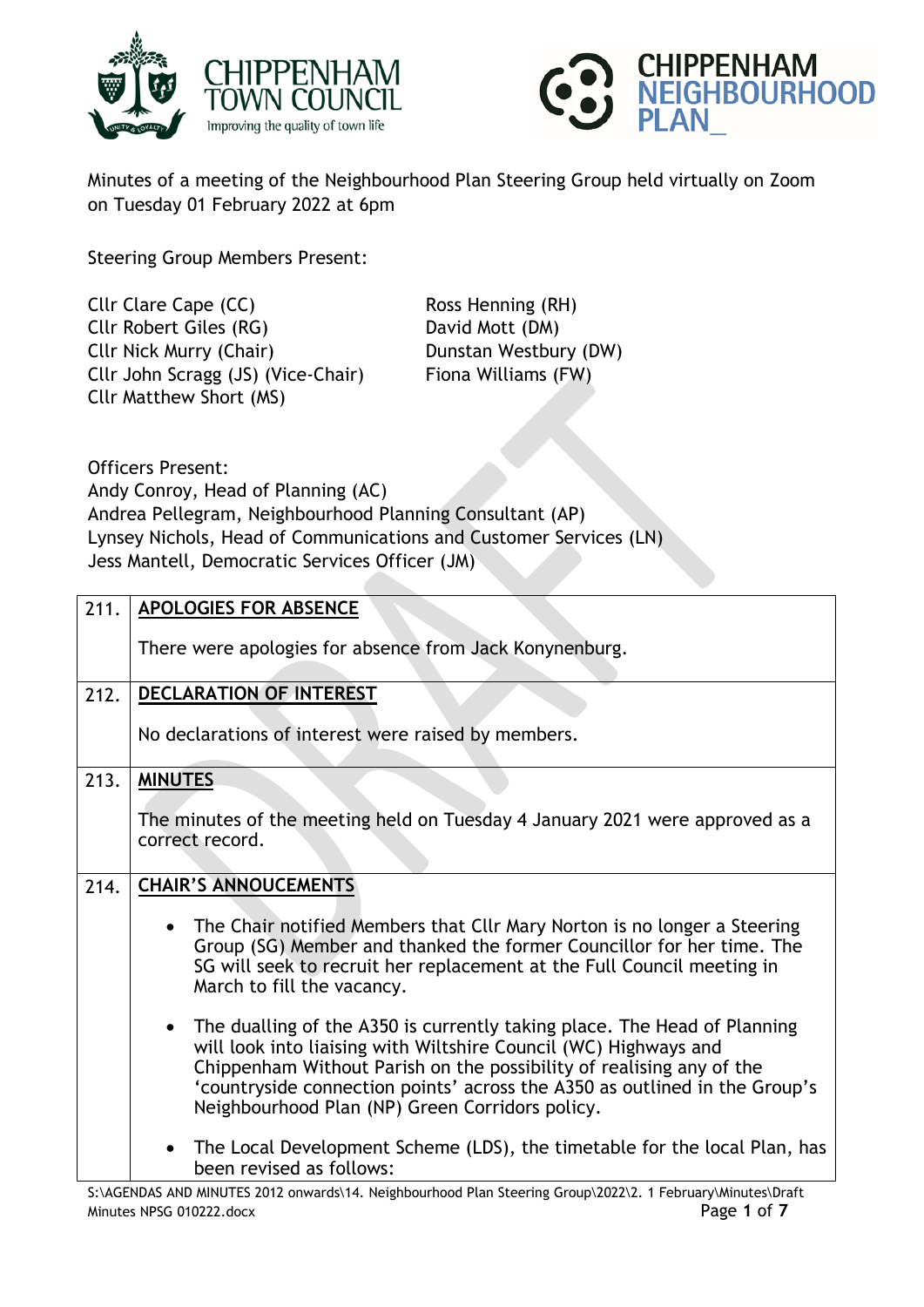|      | Oct 2022 - Cabinet and Council will receive draft Plan and comment<br>Dec 2022 - Publication and consultation on draft Plan<br>June 2023 - Submission for Examination<br>End 2023 - Adoption                                                                                                                                                                                                                                                                                                                                                                                                                                                                                                                                                                                                                                                                                                                                                                                                            |
|------|---------------------------------------------------------------------------------------------------------------------------------------------------------------------------------------------------------------------------------------------------------------------------------------------------------------------------------------------------------------------------------------------------------------------------------------------------------------------------------------------------------------------------------------------------------------------------------------------------------------------------------------------------------------------------------------------------------------------------------------------------------------------------------------------------------------------------------------------------------------------------------------------------------------------------------------------------------------------------------------------------------|
|      | The Chair suggested writing a letter to the relevant contact(s) at Wiltshire<br>Council Spatial Planning Team explaining that the SG would welcome some<br>early engagement prior to the draft Plan going to Cabinet and Council<br>given it will include land that sits within the NP boundary.                                                                                                                                                                                                                                                                                                                                                                                                                                                                                                                                                                                                                                                                                                        |
|      | The Cabinet at Wiltshire Council have now approved the Climate Strategy<br>$\bullet$<br>and the Green and Blue Infrastructure (GBI) Strategy. These strategies will<br>be going to Wiltshire Full Council on 15 February for approval.                                                                                                                                                                                                                                                                                                                                                                                                                                                                                                                                                                                                                                                                                                                                                                  |
|      | A Chippenham Town Centre Partnership Board has been created by<br>$\bullet$<br>Wiltshire Council to oversee and coordinate the regeneration of<br>Chippenham Town Centre comprising key stakeholders within the town.<br>They have not yet directly approached the SG for their input. The Chair<br>put forward a proposal that a letter be sent to the Town Board which asks<br>that the SG have a representative on the Board, given the overlap between<br>the Board and the SG's interests in town centre policies, seconded by MS.<br>AC explained that the Chief Executive and Leader of CTC are on the Board<br>and that the Chief Executive is aware of the policies set out in the NP and<br>is able to feed back to the Board. AC noted that any decision the SG make<br>regarding representation at the Town Board would need to be discussed<br>with the Chief Executive. A vote was taken, and with the majority in<br>favour, the proposal to send a letter to the Town Board was passed. |
|      | <b>ACTIONS:</b><br>AC to investigate the possibility of liaising with WC Highways and<br>Chippenham Without regarding the realisation of the 'countryside<br>connection points' across the A350<br>AC to write a letter to the Spatial Planning Team regarding early<br>engagement prior to the draft Plan going to Cabinet and Council<br>AC to write a letter to the Chippenham Town Centre Partnership Board<br>asking that a representative of the SG join the Board                                                                                                                                                                                                                                                                                                                                                                                                                                                                                                                                |
| 215. | <b>WALPA UPDATE</b>                                                                                                                                                                                                                                                                                                                                                                                                                                                                                                                                                                                                                                                                                                                                                                                                                                                                                                                                                                                     |
|      | The Chair updated Members on the recent meeting with WC regarding<br>neighbourhood planning. WALPA had presented sites within Wiltshire which had<br>been allowed at appeal because WC had not had a robust Five Year Housing Land<br>Supply, despite being contrary to neighbourhood plan policies.                                                                                                                                                                                                                                                                                                                                                                                                                                                                                                                                                                                                                                                                                                    |
|      | AC noted the Five-Year Housing Land Supply figure currently being used is 4.41<br>years as a result of the recent appeal hearing for Malmesbury in January. Any<br>subsequent appeal is likely to produce a different figure and it will remain that<br>way until the Council resolves its Five Year Housing Land Supply figure. AC noted<br>the updated April 2021 figure is expected imminently.                                                                                                                                                                                                                                                                                                                                                                                                                                                                                                                                                                                                      |
|      |                                                                                                                                                                                                                                                                                                                                                                                                                                                                                                                                                                                                                                                                                                                                                                                                                                                                                                                                                                                                         |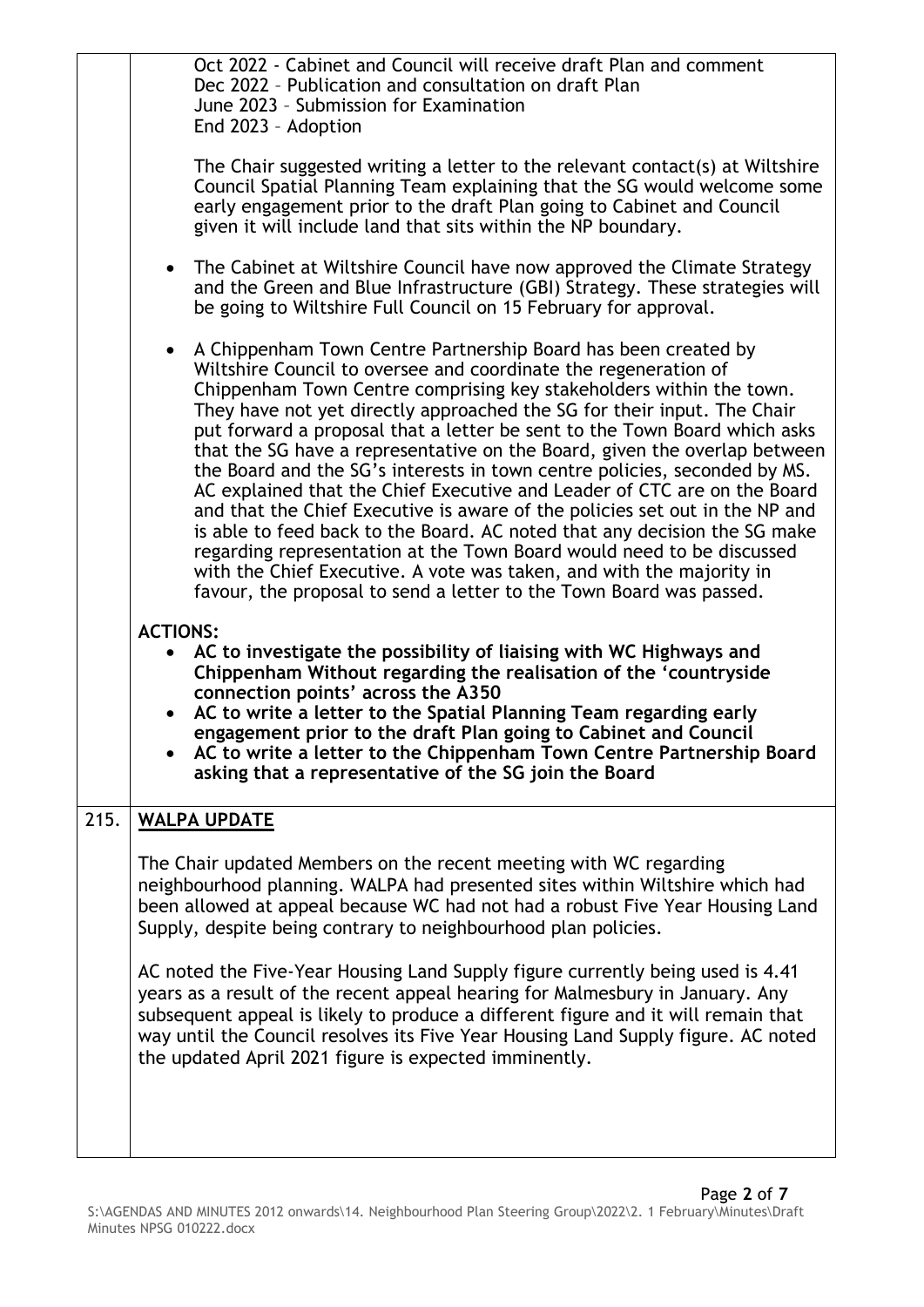## 216. **NON-TECHNICAL SUMMARY**

AC outlined the Non-Technical Summary he had produced for the Draft NP and noted Ice House Design will complete the design and formatting after Members are happy with its content.

The Chair noted the Non-Technical Summary ends abruptly and recommended adding a short paragraph at the end to conclude. AC confirmed he would add this.

DW noted grouping the policy descriptions together might be insufficient and suggested adding specific descriptions of each policy so that readers can easily identify what each policy is about. AC confirmed he would amend in line with DW's comments. DW also mentioned that where there is a location-based policy i.e. town centre, it could be beneficial to have a plan with the relevant locations shown. AC explained that the document needed to be short and that adding maps may not be appropriate.

RG noted the blunt character of the sentence on Page 3 which refers to the NP being unable to "promote less development than set out in the strategic policies of the Wiltshire adopted planning policies" and asked whether it could be tempered. AP highlighted this is the same wording contained within the NPPF, these are the limitations placed on the NP and echoed AC's concerns about raising the public's expectations. The Chair noted the potential problem with stating that "The Plan has to be in conformity with the existing and emerging strategic policies contained in the Development Plan for Chippenham" given the Group does not yet know what these emerging policies are and that the Plan is seeking to influence strategic policies. AP suggested amending the current wording to "The Plan seeks to address the existing and emerging strategic policies..." AC confirmed he would look at amending this paragraph.

In terms of the triangle which depicts the three-tier structure the NP works within, DW noted the choice of graphic was inappropriate as it might convey the NP provides the groundwork for regional and national policies and suggested using an alternative means to present the information such as a flowchart. AC noted the use of triangle was designed to demonstrate the hierarchy of the different elements. Members' views were mixed.

## **ACTIONS:**

- **AC to add final paragraph to conclude the Non-Technical Summary**
- **AC to add specific text descriptions for each policy**
- **AC to review appropriateness of triangle diagram and possibility of including maps**
- **AC to consider re-wording of paragraph regarding the NP's conformity with existing and emerging strategic policies**
- **AC to liaise with Ice House Design on the design/formatting of the Non-Technical Summary and circulate copy to SG members**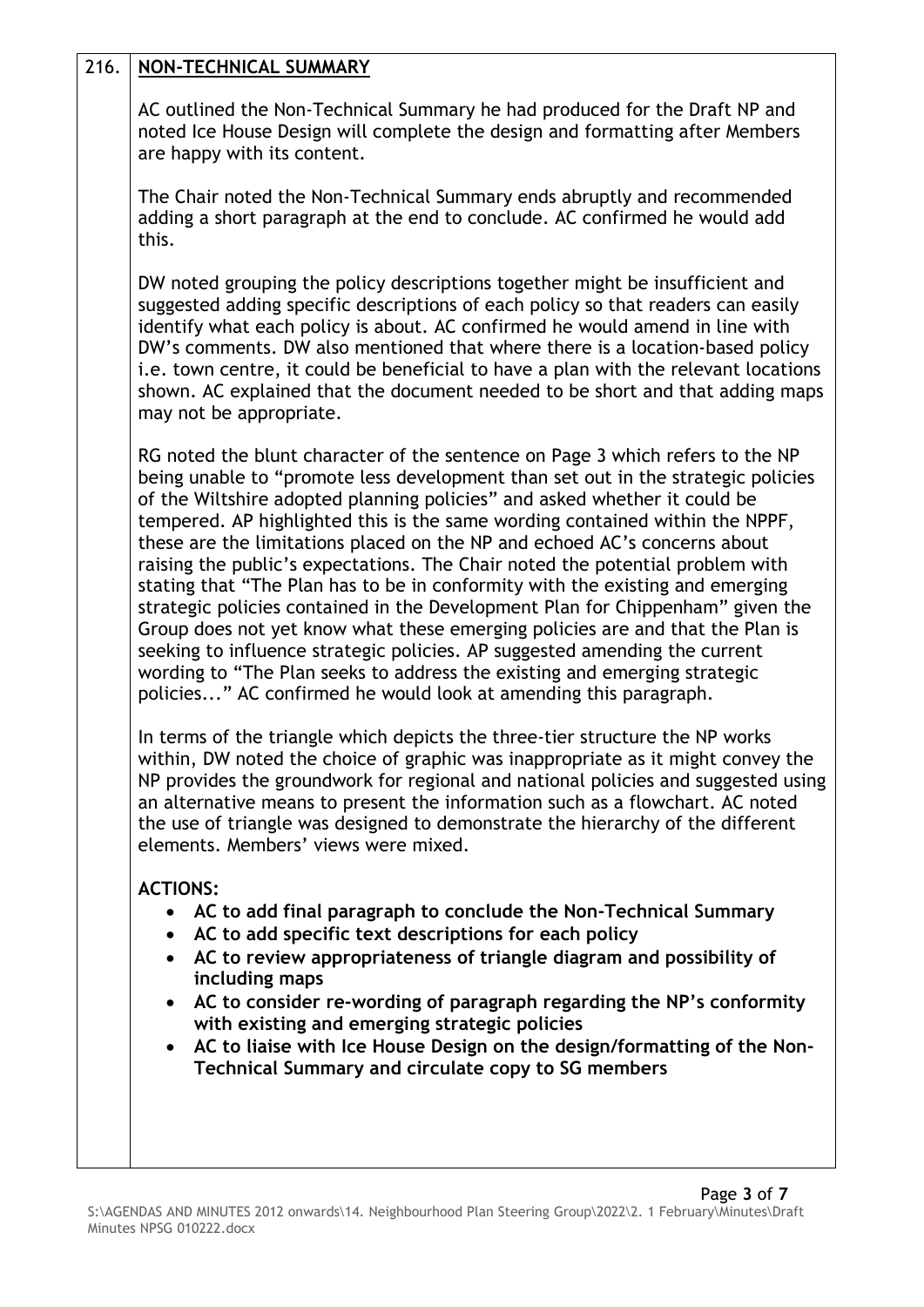| 217. | <b>MONITORING &amp; REVIEW SECTION OF DRAFT PLAN</b>                                                                                                                                                                                                                                                                                                                                                                                                                                 |
|------|--------------------------------------------------------------------------------------------------------------------------------------------------------------------------------------------------------------------------------------------------------------------------------------------------------------------------------------------------------------------------------------------------------------------------------------------------------------------------------------|
|      | AC presented a form of wording to be incorporated within a Monitoring and<br>Review section of the draft Plan. He highlighted that any mechanism designed to<br>monitor and review the NP will require Full Council's approval. As it stands, Full<br>Council has only agreed for the NPSG to remain in place until the Plan is adopted.<br>AC highlighted his intention to refine wording to this section after Regulation 14<br>Consultation and Full Council agreement.           |
|      | Members discussed the form by which the monitoring and review of the draft Plan<br>could take. The Chair suggested amending the wording of 13.2 so as to not omit<br>the possibility of the NPSG undertaking this role. CC suggested amending it to<br>state "The Town Council will investigate an appropriate governance process for<br>monitoring and reviewing". AC welcomed this suggestion.                                                                                     |
|      | <b>ACTIONS:</b><br>• AC to amend wording of Section 13.2                                                                                                                                                                                                                                                                                                                                                                                                                             |
| 218. | DESIGN & FORMAT OF CHIPPENHAM DESIGN GUIDE                                                                                                                                                                                                                                                                                                                                                                                                                                           |
|      | AC presented the Chippenham Design Guide and Members gave positive feedback<br>on the Guide.                                                                                                                                                                                                                                                                                                                                                                                         |
|      | RG noted that where there is text on photographs, it may look too large relative<br>to the picture and Members echoed this concern. CC noted that standardisation<br>of photo caption text throughout the document may work better. AC confirmed<br>he would query these points with Ice House Design and seek their advice.                                                                                                                                                         |
|      | CC suggested amending the term 'local' within the caption for the map on Page<br>41, given this map depicts trip patterns in the north-west of England. AC<br>confirmed he would amend this text.                                                                                                                                                                                                                                                                                    |
|      | <b>ACTIONS:</b><br>• AC to seek advice from Ice House Design regarding photo caption text,<br>and amend the caption on Page 41                                                                                                                                                                                                                                                                                                                                                       |
| 219. | <b>FRONT COVER DESIGN</b>                                                                                                                                                                                                                                                                                                                                                                                                                                                            |
|      | a) AC presented the Front Cover Design Options and relayed Ice House<br>Design's preference for Cover Options 6 or 7. Members agreed to use Cover<br>Style Option 6 for all documents except the draft Plan, and to use Cover<br>Option 7 for this document.                                                                                                                                                                                                                         |
|      | CC advised asking Ice House Design to consider using the 'golden ratio',<br>which would give the Front Cover Design a more pleasing layout in terms of<br>text/dividing line positioning.                                                                                                                                                                                                                                                                                            |
|      | DM raised concerns about the dates on the front covers of the documents<br>and asked whether '2016' is required to be included. Members discussed<br>the possibility of using the date from when the Plan is adopted and the end<br>date of the emerging Local Plan. CC also noted the "Pre-Submission Draft"<br>date should be amended from January to February 2022. AC confirmed he<br>would make amendments and seek advice from Ice House Design on<br>possible layout changes. |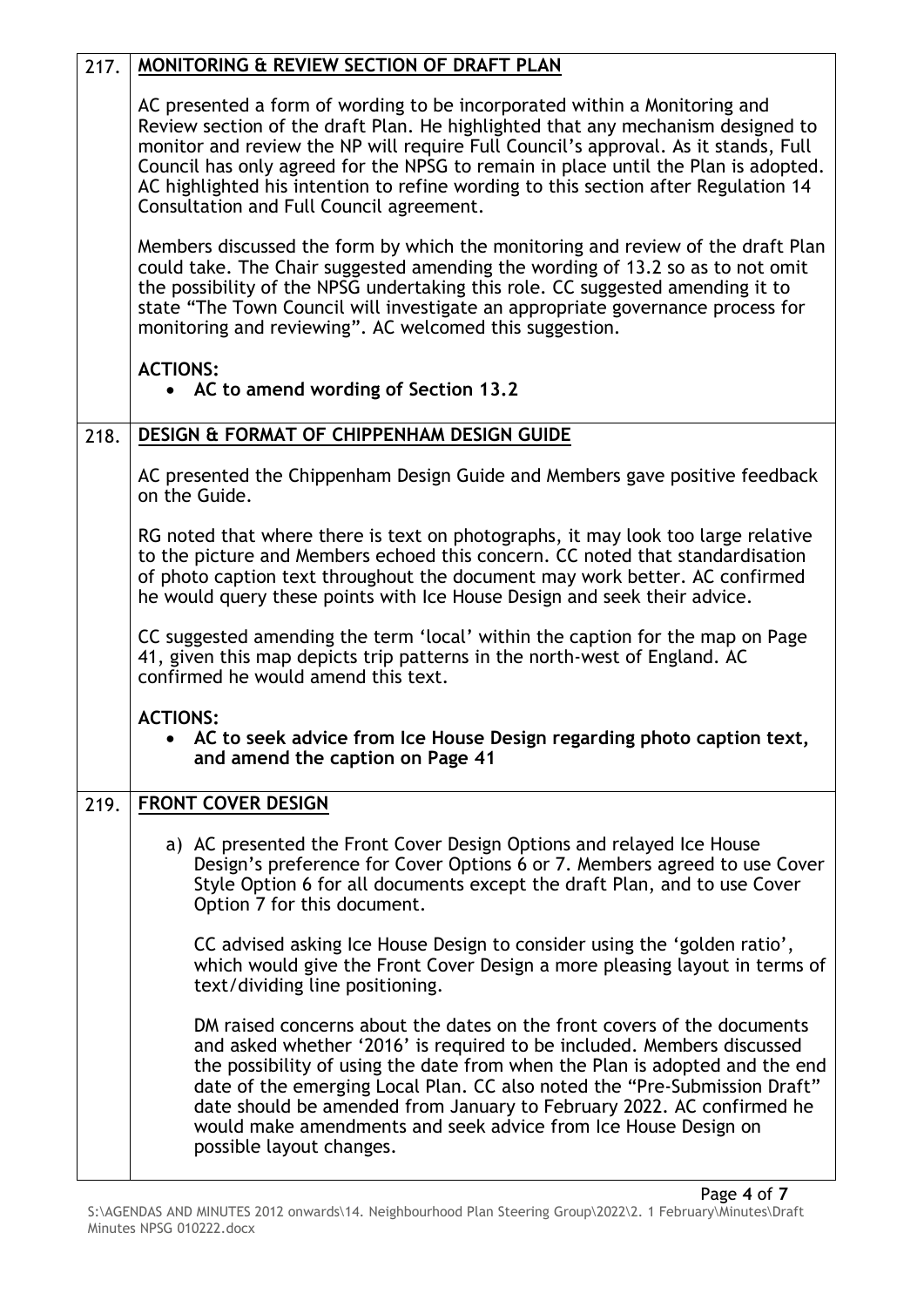|      | b) AC presented the front cover photographs for the Tree Planting Guide,<br>Chippenham Design Guide and Shopfronts Design Guide. Members agreed to<br>use Cover Option 5 for the Chippenham Design Guide, Cover Option 3 for<br>the Shop Fronts Design Guide and Cover Option 4 for the Tree Planting<br>Guide.<br>CC suggested adding the relevant Facebook and Twitter handles to the<br>social media icons on the back covers.                                                                                                                                                                                                                                                                                                                                                                                                                                                               |
|------|-------------------------------------------------------------------------------------------------------------------------------------------------------------------------------------------------------------------------------------------------------------------------------------------------------------------------------------------------------------------------------------------------------------------------------------------------------------------------------------------------------------------------------------------------------------------------------------------------------------------------------------------------------------------------------------------------------------------------------------------------------------------------------------------------------------------------------------------------------------------------------------------------|
|      | <b>ACTIONS:</b><br>• AC/LN to liaise with Ice House Design on the Front Cover Designs,<br>amend dates and incorporate social media handles                                                                                                                                                                                                                                                                                                                                                                                                                                                                                                                                                                                                                                                                                                                                                      |
| 220. | <b>OUTSTANDING ITEMS FOR NEIGHBOURHOOD PLAN DOCUMENTS</b>                                                                                                                                                                                                                                                                                                                                                                                                                                                                                                                                                                                                                                                                                                                                                                                                                                       |
|      | AC updated Members that there were three remaining items on this list: to liaise<br>with Ice House Design, revise three remaining Topic Papers, and make revisions<br>to the Non-Technical Summary identified at this meeting.                                                                                                                                                                                                                                                                                                                                                                                                                                                                                                                                                                                                                                                                  |
|      | <b>ACTIONS:</b><br>• AC to work through the remaining outstanding items for NP documents                                                                                                                                                                                                                                                                                                                                                                                                                                                                                                                                                                                                                                                                                                                                                                                                        |
| 221. | <b>LOCAL GREEN SPACES (LGS) UPDATES</b>                                                                                                                                                                                                                                                                                                                                                                                                                                                                                                                                                                                                                                                                                                                                                                                                                                                         |
|      | a) Wiltshire Council Estates meeting - The Chair updated members on the<br>recent discussions with Wiltshire Council Estates regarding LGS. AP<br>summarised WC Estates objections to certain sites: sites which do not<br>meet the tests of not being an extensive tract of land, sites which are left-<br>over housing transfer land and constitute an opportunity to explore<br>affordable housing endeavours, and sites which were only part owned by<br>WC and/or were adopted highways. AP outlined the current inability of WC<br>to be able to make a decision on some sites, but that it was their intention<br>to reach an agreement with the community in Chippenham about how each<br>of these sites could be designed to maximise both green space opportunity<br>and affordable housing. Unfortunately, this agreement cannot be reached<br>in time for the Reg. 14 Consultation. |
|      | In terms of the smaller sites, AP advised that for the Reg. 14 consultation<br>the SG progress with these sites and see what public responses come back<br>which could be used as evidence for the value of an LGS. In the meantime,<br>AP recommended putting a process in place to start discussions with WC<br>Estates so that by September, when all the Reg. 14 responses are being<br>discussed, the SG has an appreciation for how WC Estates intends to treat<br>the sites. AP highlighted the importance of maintaining a dialogue to<br>prevent WC from objecting to all sites.                                                                                                                                                                                                                                                                                                       |
|      | In terms of LGS B and WW, AP outlined WC Estate's view that those sites<br>together may constitute an extensive tract of land and goes against what is<br>permissible for LGS. AP outlined her view that this may be more<br>appropriate as a green strategic policy and advised WC that this policy<br>should be placed within their Local Plan allocation. In saying this, AP<br>advised retaining these sites for Reg. 14 consultation to demonstrate the<br>SG's commitment to preserving green spaces. Members agreed to retain<br>the designated LGS as they are for Reg. 14 stage and try to challenge any<br>subsequent objections.                                                                                                                                                                                                                                                     |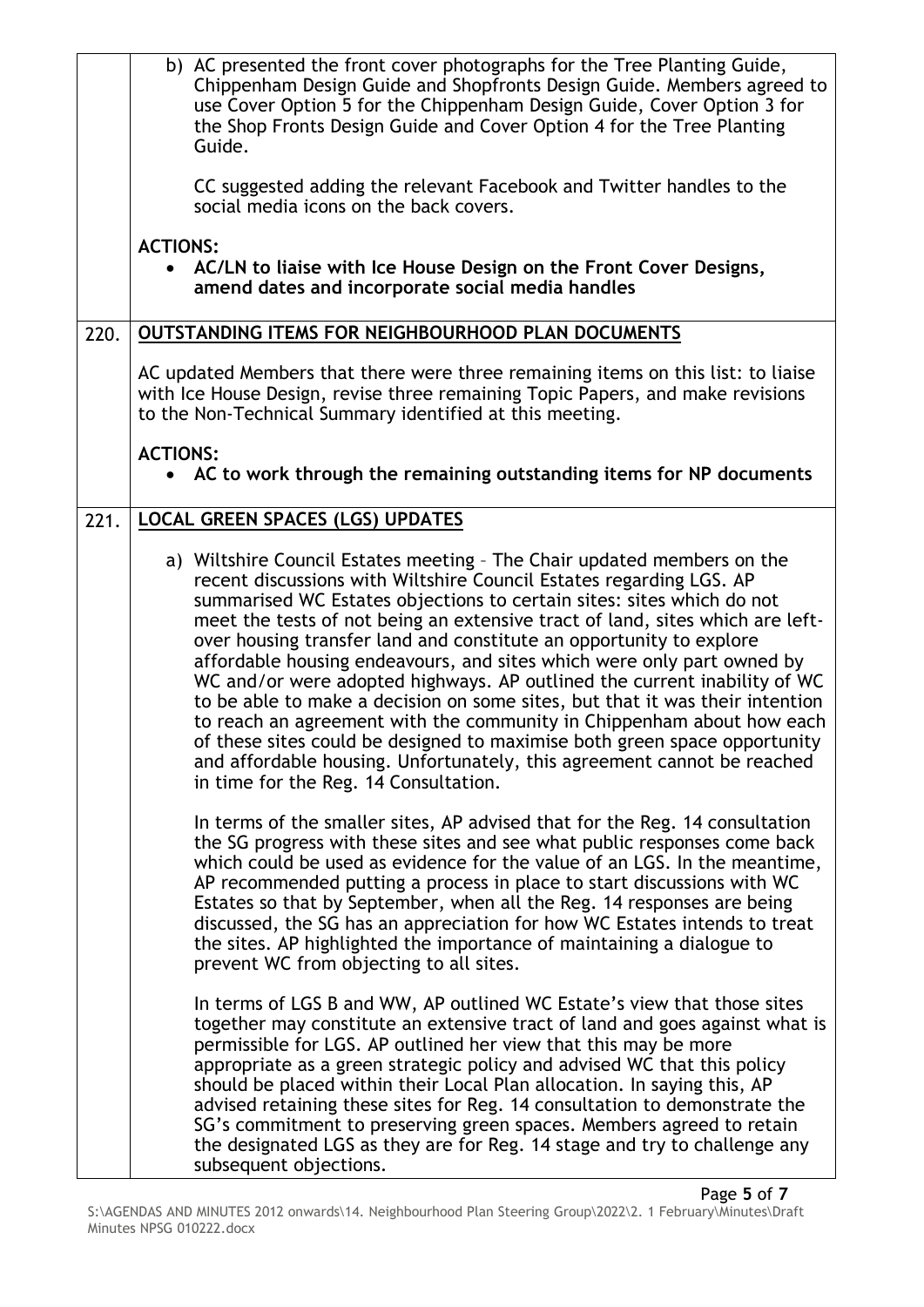|      | AC updated Members that following feedback from WC Estates, the owner<br>of LGS G is actually Green Square Accord. Despite being aware of this at a<br>late stage in the process, AP advised still notifying the landowner that the<br>SG intends to designate the site as a LGS.                                                                                                                                                                                                                                                                                                                                                                                                                                                                             |
|------|---------------------------------------------------------------------------------------------------------------------------------------------------------------------------------------------------------------------------------------------------------------------------------------------------------------------------------------------------------------------------------------------------------------------------------------------------------------------------------------------------------------------------------------------------------------------------------------------------------------------------------------------------------------------------------------------------------------------------------------------------------------|
|      | b) In terms of LGS U, AC updated SG Members that Green Square Accord were<br>willing to designate a third of the space as a LGS but could be definitive on<br>boundaries. Given LGS must be geographically defined, AC asked Members<br>whether it was worth pursuing this site if the space, after reducing its size<br>to take account of the approved parking areas, would not meet the<br>threshold of 1 hectare agreed by the Green Infrastructure Topic Group. SG<br>Members agreed they should continue to pursue this LGS despite its<br>potential small size and irregular boundary. AC confirmed he would<br>contact Green Square Accord and convey the Group's position after<br>amending the boundary to take out the approved car parking areas. |
|      | <b>ACTIONS:</b><br>AC to organise meetings with WC Estates regarding the LGS they have<br>$\bullet$                                                                                                                                                                                                                                                                                                                                                                                                                                                                                                                                                                                                                                                           |
|      | objected to<br>• AC to notify Green Square Accord of the intention to designate LGS G<br>AC to contact Green Square Accord regarding the Group's intention to<br>pursue LGS U with an amended boundary                                                                                                                                                                                                                                                                                                                                                                                                                                                                                                                                                        |
| 222. | OUTSTANDING ITEMS FOR REGULATION 14 CONSULTATION                                                                                                                                                                                                                                                                                                                                                                                                                                                                                                                                                                                                                                                                                                              |
|      | AC noted there were no updates to this list but that AC/LN will add detail and<br>timing to items on this list.                                                                                                                                                                                                                                                                                                                                                                                                                                                                                                                                                                                                                                               |
|      | <b>ACTIONS:</b><br>• AC/LN to work through outstanding items for Reg. 14 Consultation                                                                                                                                                                                                                                                                                                                                                                                                                                                                                                                                                                                                                                                                         |
| 223. | <b>REGULATION 14 CONSULTATION DATES</b>                                                                                                                                                                                                                                                                                                                                                                                                                                                                                                                                                                                                                                                                                                                       |
|      | AC confirmed that Reg. 14 dates were dependent to some extent on Ice House<br>Design and Community First. SG Members agreed to these dates and AC confirmed<br>he would keep SG Members informed about any decisions on dates.                                                                                                                                                                                                                                                                                                                                                                                                                                                                                                                                |
| 224. | DRAFT CHIPPENHAM WITHOUT NEIGHBOURHOOD PLAN, REGULATION 14<br><b>CONSULTATION</b>                                                                                                                                                                                                                                                                                                                                                                                                                                                                                                                                                                                                                                                                             |
|      | AC presented the proposed comments that he will be making as part of the Town<br>Council's response to the Reg. 14 Consultation on the draft Chippenham Without<br>Neighbourhood Plan. Comments were made on the draft Plan's Vision, Historic<br>Environment, Natural Environment, Built Environment and Activities and Projects.                                                                                                                                                                                                                                                                                                                                                                                                                            |
|      | CC suggested amending a comment regarding the Plan's Vision to state "We<br>concur that housing development in the Parish up to 2036 will meet the needs of<br>the current population to be sustainable" and noted a typo on the comments<br>made on the Natural Environment section. The Chair suggested adding a line<br>within the Activities and Projects section which advocates working together with<br>Chippenham Without and other parish Councils when reviewing our/their Plans.                                                                                                                                                                                                                                                                   |

 $\mathsf T$